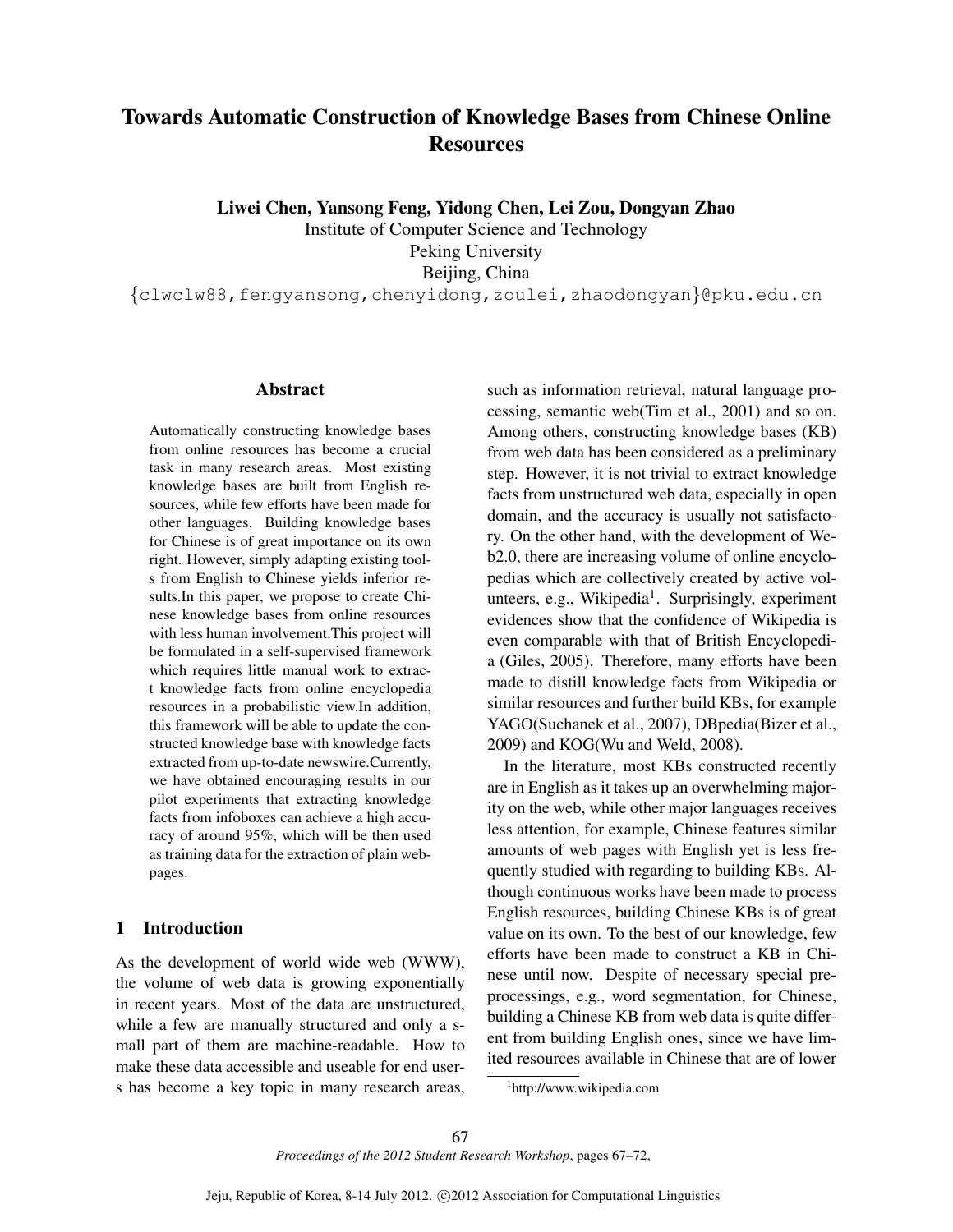quality compared to their English counterparts. This brings more difficulties than that of English. As a result, the approaches used in English may not work well in Chinese.

In this paper, we propose a new framework to build a KB in Chinese from online resources without much human involvement. Since the Chinese portion of Wikipedia is much smaller than its English part, we harvest knowledge facts from a Chinese online encyclopedia, HudongBaike<sup>2</sup>. Hudong-Baike is the largest Chinese online encyclopedia and features similar managing rules and writing styles with Wikipedia. We first obtain knowledge facts by parsing the infoboxes of HudongBaike. Then we use these triples as seeds, and adopt the idea of distant supervision(Mintz et al., 2009; Riedel et al., 2010; Yao et al., 2010) to extract more facts from other HudongBaike articles and build a KB accordingly. Moreover, to make the knowledge base more up-todate, we also propose to propagate the KB with news events.

The rest of this paper is organized as follows: we first introduce the related work, and briefly introduce two online encyclopedias. In Section 4 we describe our framework in detail. Our current work are discussed in Section 5. In Section 6 we conclude this paper.

# 2 Related Work

KB construction is an important task and has attracted many research efforts from artificial intelligence, information retrieval, natural language processing, and so on. Traditional KBs are mostly manually created, including WordNet(Stark and Riesenfeld, 1998), Cyc or OpenCyc(Matuszek et al., 2006), SUMO(Niles and Pease, 2001), and also some domain-specific ontologies such as GeneOntology<sup>3</sup>. These KBs achieve a high accuracy since they are manually built or filtered by domain experts. However, manually creating KB is a timeconsuming and labor-intensive work, and continuous annotation is required to keep the KB up-to date. Most of them thus suffers from the coverage issue in practice.

In recent years, many researchers turn to auto-

matically extract knowledge to construct KBs. One kind of methods extract knowledge facts from general text corpus. These approaches, such as TextRunner(Banko et al., 2007) and KnowItAll(Etzioni et al., 2004), use rule based information extraction technologies to extract relations between entity pairs. Recently, TextRunner is expanded by a life long learning strategy, which can acquire new facts. Another type of approaches aims to automatically derive facts from online encyclopedias. Collectively created by many volunteers, online encyclopedias are more reliable than general web pages. They also contain semi-structured knowledge such as handcrafted infoboxes. Therefore, the accuracy of the facts extracted will be higher. Researchers utilize these semi-structured data resources for knowledge extraction, for example, YAGO extract facts from infoboxes and category names of Wikipedia, and use WordNet as its taxonomy(Suchanek et al., 2007). A similar approach is adopted by DBpedia, which also extract knowledge facts from infoboxes(Bizer et al., 2009). Unlike YAGO and DBpedia, Kylin uses the infoboxes and the Wikipedia pages containing these infoboxes to build a training set, and use machine learning methods to extract facts from plain Wikipedia articles(Wu and Weld, 2007). Although Kylin achieves a high precision, it is corpus-specific, which means it can only be used in Wikipedia-like corpora. It is noticed that all the above works focus on building an English KB, and few efforts have been made in building a Chinese one until now.

## 3 Online Encyclopedia

Wikipedia is known as an accurate online encyclopedia whose accuracy is comparable with Encyclopedia Britannica(Giles, 2005). It's created by thousands of volunteers around the whole world. Until now, the English version of Wikipedia has 3,878,200 content pages, making it the largest English online encyclopedia. The Chinese version contains 402,781 content pages, which is much smaller than the English version.

HudongBaike is the largest Chinese online encyclopedia with over 5 million content pages. Similarly with Wikipedia, HudongBaike is also created by volunteers, and relies on the community to ensure its quality. Many HudongBaike pages also contains

<sup>&</sup>lt;sup>2</sup>http://www.hudong.com

<sup>3</sup> http://www.geneontology.org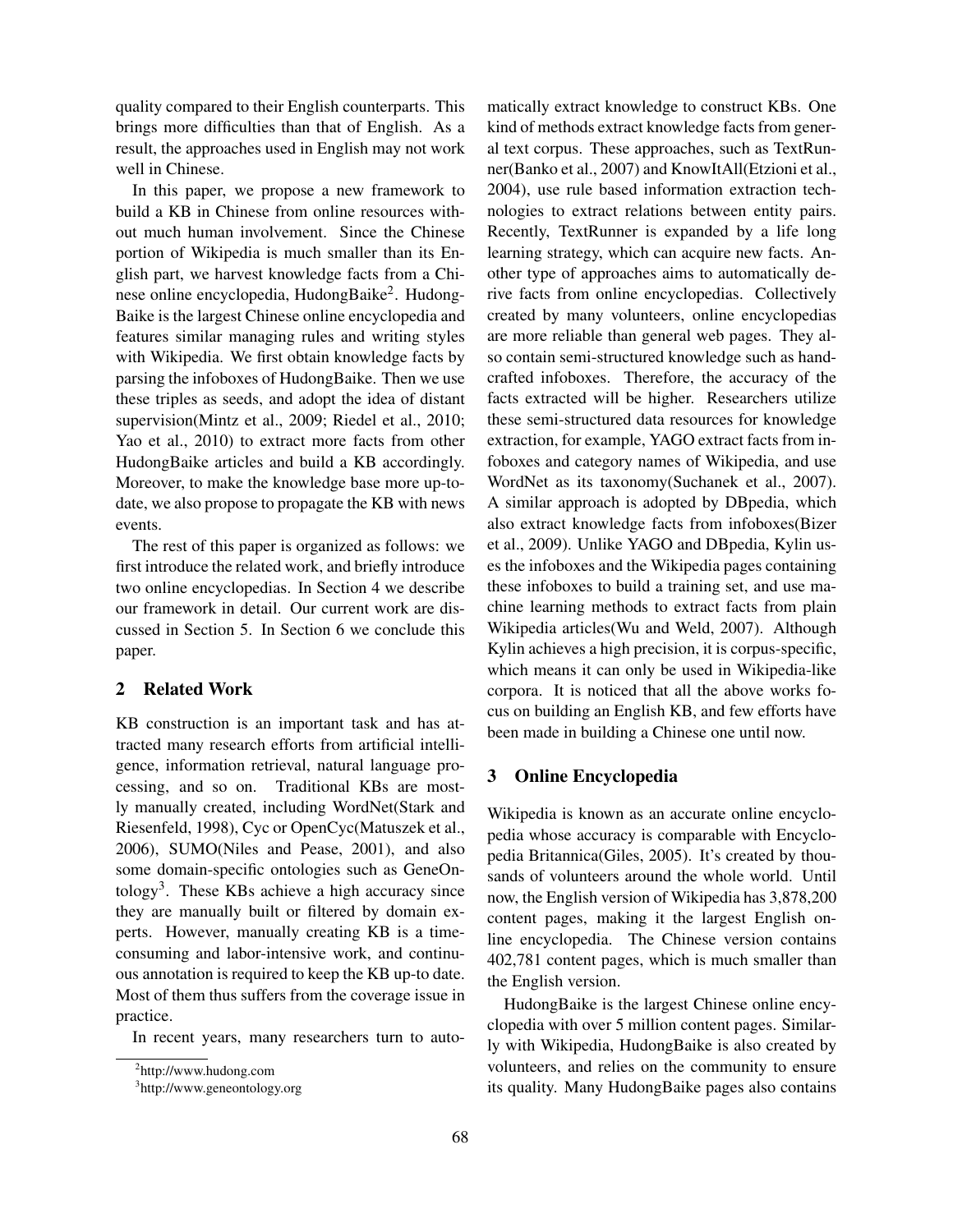

Figure 2: The framework of Our project

a hand-crafted summary box, *infobox*. An infobox summarizes the knowledge of the corresponding entity. The information in the infobox is reliable since these are collaboratively crafted by many volunteers. Figure 1 is an example page with an infobox from HudongBaike, introducing a US general 乔治 • 马 歇尔 (George Marshall).

## 4 The Framework

In this paper, we formulated the KB construction task in a semi-supervised learning fashion which requires little manual annotation and supports knowledge propagation by up-to-date feeds. Because the Chinese part of Wikipedia is relatively small and may suffer from the coverage problem, we use HudongBaike to build our KB in this project. In future we may merge the Wikipedia part into our KB. After necessary preprocessings including word segmentation and named entity extraction, we are able to apply our framework shown in Figure 2.

In general, our framework contains the following steps: (1)Extracting knowledge from online encyclopedia; (2)Linking triples and building KB; (3)Propagating KB with up-to-date data.

#### 4.1 Entity Relation Extraction

Compared to other resources on the Web, online encyclopedias contain less noises and feature more regular structures, thus are considered easier for us to extract knowledge facts.

Analyzing Infoboxes As mentioned before, many HudongBaike pages contains an infobox, which has high accuracy and can be used directly for relation extraction. We can conveniently parse these infoboxes into  $\langle S, P, O \rangle$  triples. For example, from the first entry of this infobox, we can derive the following triple: *<* 治 · 马歇尔, 出生地, 尤尼恩敦 >(< *GeorgeM arshall, BirthPlace, Uniontown >*). The precision of the extraction is over 95%, and these triples can form a valuable knowledge source.

Extracting relations with Distant Supervision Extracting knowledge from infoboxes is efficient and can achieve a high precision. However, many web pages in HudongBaike do not have infoboxes. There is much richer knowledge in the main articles of HudongBaike, which we should also take into consideration.

Extracting knowledge from unstructured articles is a challenging task. Traditionally, researchers use manually created templates to extract relations. These templates need lots of human efforts and are domain-specific. Recent methods trend to rely on machine learning models, which need a large amount of labeled data. One idea is to utilize the infoboxes to form the training data set, and train an extractor to extract relations from the pages without an infobox(Wu and Weld, 2007). However, the relations extracted from a page are restricted to the infobox template used by the current page category, and their subject must be the entity that this page describes. For example, when we extract relations from the page of  $\hat{\Phi}$ 克 • 叶格 (Charles Yeager, Ace of US in WWII) which does not contain an infobox, the subject of these relations must be Charles Yeager, and we can only extract the relation types listed in infobox template for a military person. As a result, this method can only be used in online encyclopedias in a Wikipedia style, and the recall will be relatively low.

Distant supervision is widely used in relation extraction in recent years. It hardly need any manual work, and can overcome the above problems. It can be used in any reliable corpus, and doesn't have the strict restrictions as previous methods. We adopt its idea in our framework. The basic assumption of distant supervision is the sentences containing two en-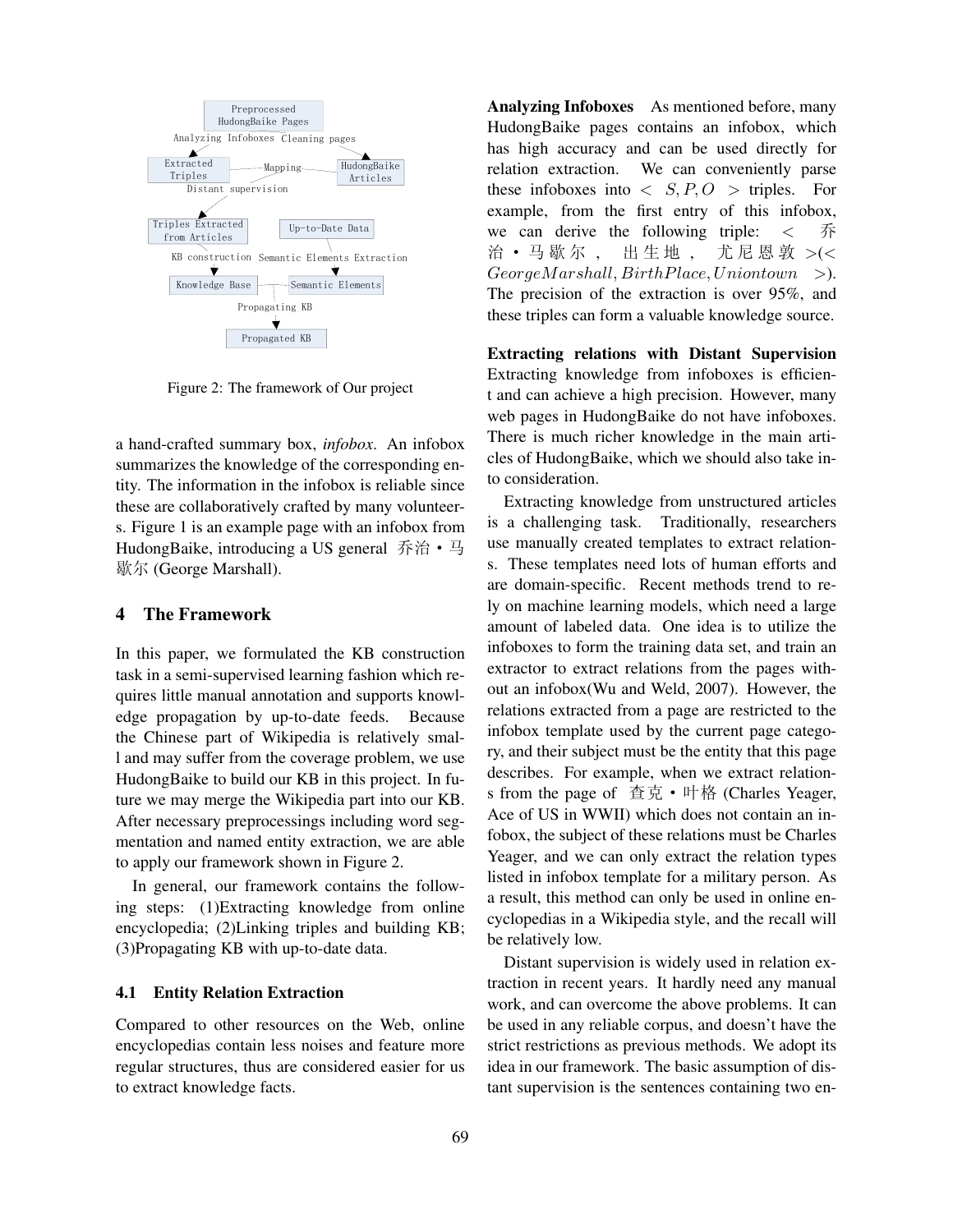

Figure 1: A HudongBaike page about a US general George Marshall

tities should express the relation between them more or less. It only needs a reliable seed KB (in the form of relation triples) and a corpus. Here, we can use the knowledge facts extracted from infoboxes previously as the seed KB, and the articles of Hudong-Baike as text corpus. For each triple in the seed K-B, we generate positive training data by finding sentences containing both its subject and object in the corpus. For example, we can map the first entry in Figure 1 to the sentence  $1880412731\Box$ , 马歇尔 出生在尤尼恩敦 (On December 31th, 1880, Marshall was born in Uniontown). The negative training data can be generated by randomly select some sentences which contain neither of the subject and the object. A predictive model such as logistic regression model is trained with the training data. We can use the model to give predictions for the relations in a textual knowledge source. For a HudongBaike page, we should decide the entity pairs we are interested in. A simple strategy is to select all entity pairs. But it will be time-consuming, and may suffer from weak-related entity pairs. So we extract topic entities which have high *tfidf* weights from this page, and generate entity pairs under the restriction that they must contain at least one topic entity. For each entity pair, we find the sentences which contain both the subject and object and use the predictive model to give the possible relations between them and the confidence of the relations.

However, the predictions of distant supervision is less accurate than those of supervised methods. So we should adopt some heuristics to filter the relations extracted. An easy strategy is to set up a threshold for relation confidences to avoid uncertain relations and improve the precision. We adopt this method in our project. Furthermore, we can also use the strategies of Riedel et al. (2010) or Yao et al. (2010).

#### 4.2 Knowledge Base Construction

After the relation extraction, we must link the extracted knowledge triples in order to construct the knowledge base. In our scenario this linking task can be formulated as: given a base KB, a bunch of newly extracted knowledge triples with the sentences describing them and their contexts, the task of entity linking aims to link each of the entity mentions in the plain texts (these sentences mentioned above) to its corresponding entity in the base KB. At the very beginning, we initiate a base KB by using the taxonomy of HudongBaike thus are able to map relations between entities into the KB through entity linking.

In online encyclopedias, the synonyms of an entity are represented by redirect links. Synonyms are important in entity linking because they provide alternative names for entities, and we may miss some mappings without them. For example, we have an entity 美利坚合众国 (United States of America) in the KB, and an mention  $\hat{\equiv} \boxtimes$  (USA) in a piece of text. Redirect links can tell us that we can create a mapping between them. Basically, for each mention, we can find matching candidates for them in a KB through exact matching. However, if we cannot find an exact match for a mention, we will try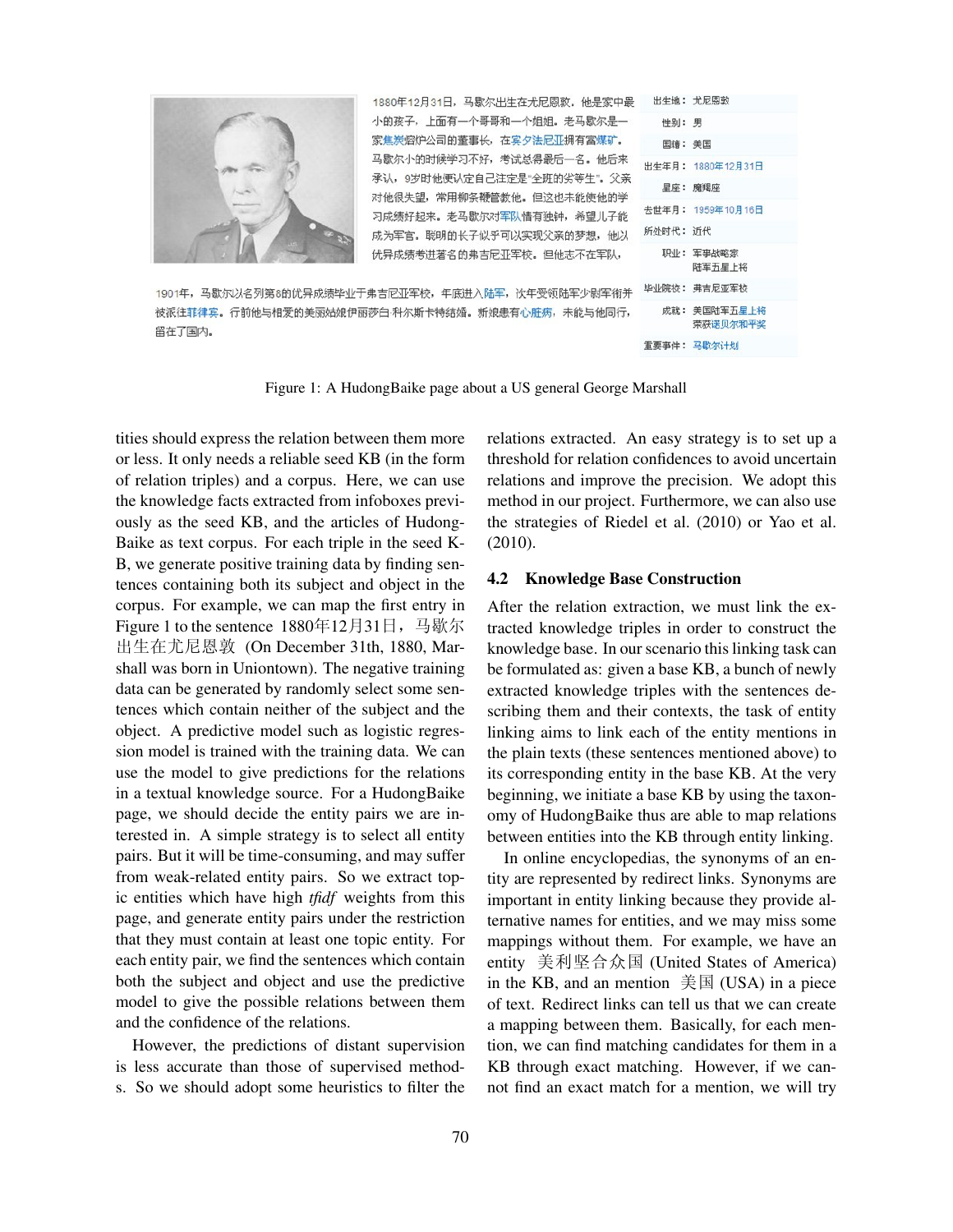fuzzy matching since a mention may not match exactly with its referent entity in KB.

Now we need to solve the entity linking task. Traditional methods did not exploit global interdependence between entity linking decisions. We thus adopt the collective entity linking approach of Han et al. (2011) to solve this problem. This method captures the rich semantic relatedness knowledge between entities, and take the interdependence of linking decisions into consideration. They construct a graph by linking name mentions and candidate entities in pairwise using the semantic relatedness between them. Then they use a random walk algorithm on the graph to solve the problem. However, they did not take the NIL problem into consideration. That is, in entity linking, if the referent entity of an name mention is not in our KB, it should be linked to a pseudo entity NIL. In our case, we should abandon the mapping of the current triple by deciding whether this entity has been listed in the KB(Zheng et al., 2010).

### 4.3 Knowledge base Propagation

Although we can extract millions of relations and built a KB in previous subsections, it has the same shortage as most existing KBs: the knowledge extracted are mostly statical attributes of entities (such as birthdate or occupation of a person) and can not describe the latest updates of an entity (such as a politician is currently visiting a country).

In order to settle this problem, we use the dynamical knowledge extracted from up-to-date data to expand our KB. One possible solution is extracting semantic event elements from online news. In this project, we will synchronies our KB with a Chinese newspaper, RenMinRiBao (People's Daily).

#### 5 Current Work

Currently, we have extracted triples from the infoboxes of HudongBaike and built the base KB. Manual evaluation shows that the precision of structured content extraction is over 95%. Most errors are caused by the web page's own mistakes or editing errors in infoboxes.

To assess the quality of HudongBaike data, in our preliminary experiments(Yidong et al., 2012), we extract relation facts from plain HudongBaike articles without infoboxes in a way similar to Kylin. We focus on three categories, including 国家 (Nation),  $\overline{\wedge}$  (*Person*) and 演员 (Actor or Actress). In each category we select several representative attributes from its infobox template. We manually annotated more than 200 testing examples for evaluation: 100 in Person, 33 in Nation and 91 in Actor or Actress. The results shows that the HudongBaike data can be used to extract knowledge facts with a high precision in all three categories: in  $\mathcal{N}$  the average precision is 79.43%, in 国家 it is 78.9%, and in 演员 it even goes up to 90.8%.

Distant Supervision We further adopt the approach of distant supervision(Mintz et al., 2009) in a Chinese dataset. We generate a dataset from Ren-MinRiBao with 10000 sentences, and each sentence contains at least a pair of entities which correspond to a knowledge triple in HudongBaike's infobox extraction. We use 60% of the sentences as training set and 40% as the testing set. Our experiments show that when the recall is 10%, we can obtain a high precision of 87%, which indicates the feasibility of our model. However, as the recall raises, the precision drops dramatically. For example, when the recall is 29% the precision is about 65%. This can be remedied by adopting more encyclopediaspecific filtering strategies and assumptions during the distant supervision modeling.

#### 6 Conclusions

In this project, we proposed a framework to build KBs in Chinese. It uses the infoboxes of Hudong-Baike as a seed knowledge base, the articles of HudongBaike as extra textual resources, adopts the idea of distant supervision to extract knowledge facts from unstructured data and link the triples to build a knowledge base. This framework requires little manual work, and can be used in other reliable knowledge resources. Our preliminary experimental results are encouraging, showing that the Hudong-Baike provides reasonable resources for building knowledge bases and the distant supervision fashion can be adapted to work well in Chinese.

For the next, we will further adapt our framework into a self-training manner. By using higher threshold for confidence in distant supervision we can make sure the precision of extracted knowledge